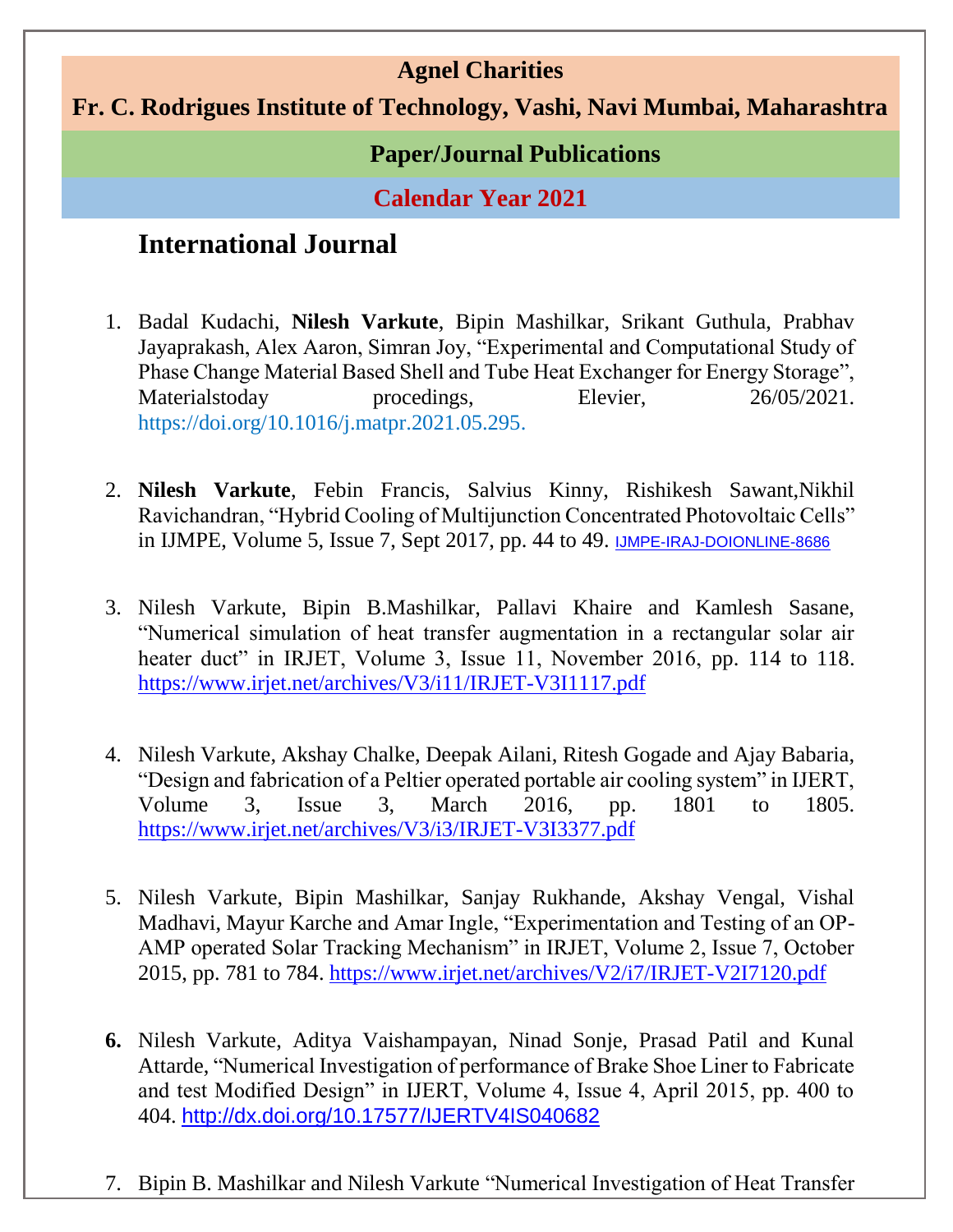Augmentation in a Rectangular Solar Air Heater Duct" in IJERT, Volume 3, Issue 10, October 2014, pp. 1245 to 1248. [https://www.ijert.org/research/numerical](https://www.ijert.org/research/numerical-investigation-of-heat-transfer-augmentation-in-a-rectangular-solar-air-heater-duct-IJERTV3IS100373.pdf)[investigation-of-heat-transfer-augmentation-in-a-rectangular-solar-air-heater](https://www.ijert.org/research/numerical-investigation-of-heat-transfer-augmentation-in-a-rectangular-solar-air-heater-duct-IJERTV3IS100373.pdf)[duct-IJERTV3IS100373.pdf](https://www.ijert.org/research/numerical-investigation-of-heat-transfer-augmentation-in-a-rectangular-solar-air-heater-duct-IJERTV3IS100373.pdf)

- 8. Kiran Prakashrao Deshmukh, Manisha Jayprakash Dhanokar and Nilesh Sonu Varkute, T.R.B. Sanjai Kumar, "Numerical simulation of enhancement of heat exchanger in a tube with and without rod helical tape swirl generators" in IJMET, Volume 5, Issue 6, June 2014, pp. 01 to 13. Journal Impact Factor: 7.5377.
- 9. Nilesh S. Varkute and R. S. Maurya, "CFD Simulation in Township Planning A Case Study" has indexed in ANED (American National Engineering Database) with an article ANED-DDL (Digital Data link) number **[03.3005/033065072](https://ijceronline.com/papers/Vol3_issue3/N033065072.pdf) (**[www.aned.us\)](http://www.aned.us/).
- 10. Nilesh S. Varkute and R. S. Maurya, "CFD Simulation in Township Planning A Case Study" in International Journal of Computational Engineering Research (IJCER), Volume 3, Issue 3, March 2013, pp. 65 to 72. [https://ijceronline.com/papers/Vol3\\_issue3/N033065072.pdf](https://ijceronline.com/papers/Vol3_issue3/N033065072.pdf)

## **International Conference**

- 11. Nilesh Varkute, Badal Kudachi, Shardul Kachare, Chintan Mange, Jigar Gandhi, Harish Menon, "Thermal Analysis of Earth Tube Heat Exchanger Using Experimental Setup and Simulation", 2nd International Congress on Advances in Mechanical and system Engineering (CAMSE – 2021), National Institute of Technology Jalandhar, Panjab, INDIA, 17th July, 2021 – 19th July, 2021.
- 12. Nilesh Varkute, Badal Kudachi, Bipin Mashilkar, Priyan Kamble, Anmol Rane, Aishwarya Harad, Glen Rebello, "Experimental and Numerical Investigation of Latent Heat Based Energy Storage System Using Nano Enhanced Phase Change Material", 2nd International Congress on Advances in Mechanical and system Engineering (CAMSE – 2021), National Institute of Technology Jalandhar, Punjab, INDIA, 17th July, 2021 – 19th July, 2021.
- 13. Badal Kudachi, Nilesh Varkute, Bipin Mashilkar, Srikant Guthula, Prabhav Jayaprakash, Alex Aaron, Simran Joy, "Experimental and Computational Study of Phase Change Material Based Shell and Tube Heat Exchanger for Energy Storage", 2nd International Mechanical Engineering Congress (IMEC – 2019), National Institute of Technology Tiruchirappalli, Tamil Nadu, INDIA, 29th November,